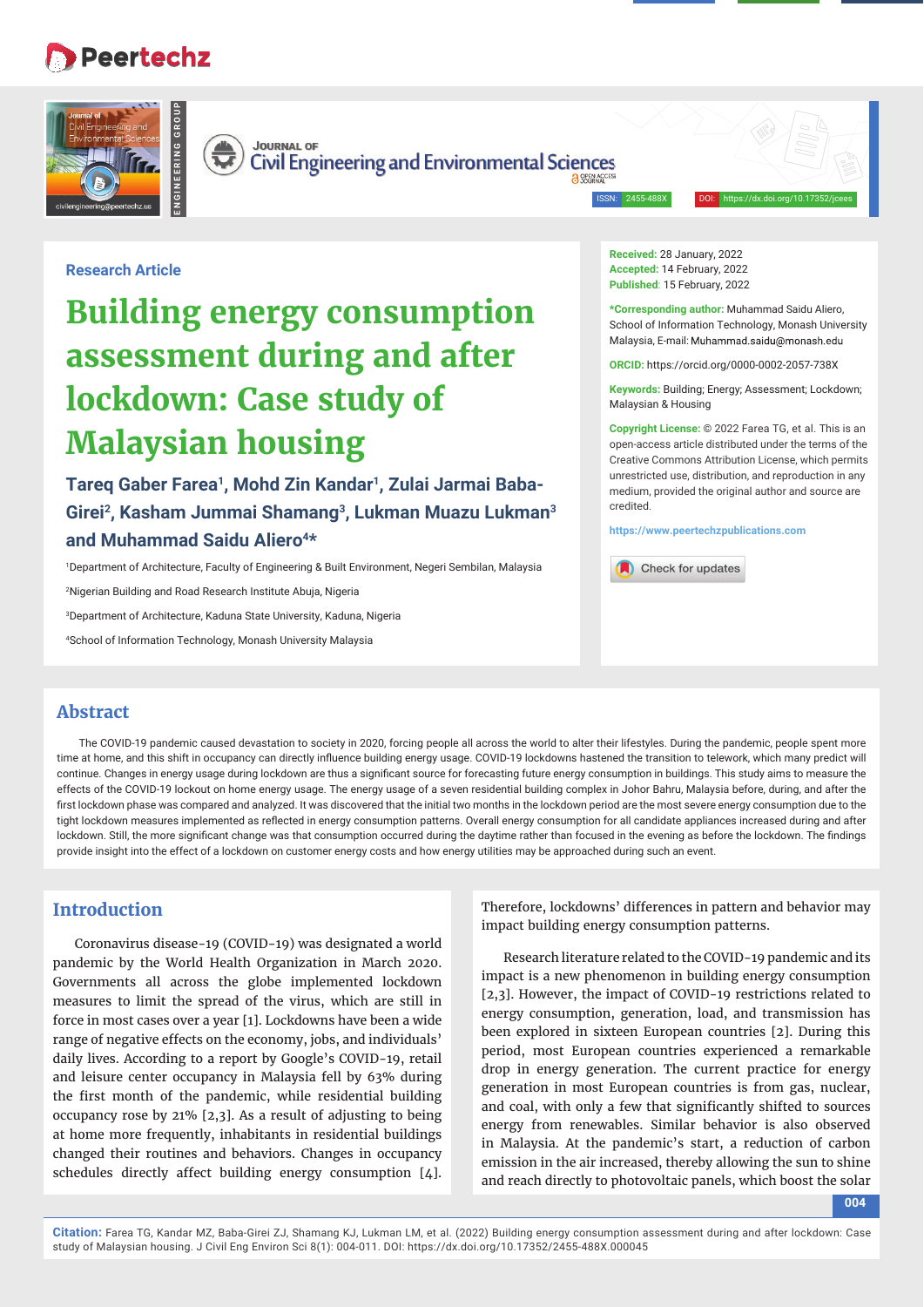energy generation [3,4]. Residential buildings energy research estimates that the proportion of total building electricity demand in Malaysia increased from 42% before the pandemic to 50% during the total lockdown period. In a study performed in New York, a participant stated that under the COVID-19 lockdown, their power use starts later in the morning and is pretty steady compared to the rest of the day [2,3]. A high percentage of the participant said they used more electricity before the pandemic, while only a handful said they used less  $\lceil 4 \rceil$ .

Changes in tenant behavior in residential structures have also been observed outside of the realm of energy [5] report that the current pandemic has interrupted way of driving buildings toward higher waste diversion levels in term s of waste management [6]. A similar study in Brazilian shows a rise of 10% in energy consumption and water usage, with significant declines in commercial buildings such as institutions and industries [5]. Another research examined 143 people's physical activity levels before and after the COVID-19 lockdown [7]. During the pandemic, normal physical activity dropped from 8.701.7 to 3.134.7 MET-min/week, indicating a substantial drop in physical activity among those who were confined at home. Despite having greater occupancy hours, tenants in a London building depended more on the HVAC system during the lockdown, and the time of open windows was considerably less [8]. COVID-19 lockdowns had an evident impact on people's behavior in buildings, according to all of this research. Since then, the practicality of programmable thermostats has tended to be in question as tenants do not always use them to their full potential. As a result, the influence of the HVAC system in terms of energy consumption shows that when inhabitants telework, energy usage in homes may rise by an average of 20%, depending on the occupants' number in the building [9]. However, the majority of the literature on building energy usage does not use precise metering to assess energy consumption during lockdown days [10].

This research identifies the lack of information on building energy consumption patterns in residential structures in terms of individuals spending more time in the building than usual. The majority of scientific information on this subject is based on educated guesses and statistical analysis rather than precise measurements. Because individuals are projected to spend more time at home in the future [11], it's crucial to understand how this increase in occupancy will affect residential building energy usage. The majority of publications on the influence of the COVID-19 shutdown on building energy usage concentrated on one element of energy utilization. Some, for example, focus solely on power use. Although the data is useful, a comprehensive assessment of energy usage would be better because buildings contain many energy sectors (space heating, electricity, cooling, etc.). Most research on COVID-19's impact focuses on energy usage, perhaps because it is the most readily available data. When assessing the impact of the COVID-19 lockout, the "stochastic" behavior of occupancy in the building must be taken into account. Because tenant activity changes day today, many of the temporal and geographical variations in energy consumption behavior in residential structures. Differences in consumption seen during the lockdown might be attributable

to 'natural' variance rather than the lockdown itself. For a full study of energy usage trends during the lockdown, statistical tests are required. We hope to overcome these flaws in this study by conducting a comprehensive analysis of energy usage in a residential building during a lockdown. This study considers 7 residential building structures in Johor, Malaysia. Since the occupation began in 2015, it has been closely watched [12]. The energy consumption analysis before and during the lockdown has been analyzed concerning the HVAC system.

The influence of the COVID-19 shutdown is separated from the inherent fluctuation of energy usage trends in buildings using statistical testing. The study aimed to answer whether COVID-19 lockout affects overall building energy consumption as well as changes in energy consumption behavior such as utilization period. Even though the COVID-19 phenomenon is relatively new, we have yet to come across any such comparison in the literature, particularly for this type of statistical analysis. The study and procedure used for the assessment of the energy consumption before and after COVID-19 are described in further detail in the next section. The findings for energy consumption and space heating are then shown in Section 3. The lockdown's timing and effect on building energy usage are also shown. Section 4 represents the discussion, and the last section represents the conclusion.

## **Research material and method**

On March 13th, 2020, the Malaysian government declared many states with a public health concern as an emergency as a result of the COVID-19 pandemic. Unfortunately, a computer malfunction stopped data gathering from beginning a few days before that date, and the computer was only restarted in March 2020, owing to COVID-19 limitations. As a result, the majority of the non-essential services become suspended indefinitely following the public announcement. As a result, we designated March 2020 as the beginning of the pandemic for this research intending to assess and compare building energy usage before during the lockdown period. Before March, all non-essential enterprises, including institutions, retail centers, recreational, pubs and eatery, and all economic sectors companies, were already shuttered. We have opted to utilize data up until July 25<sup>th</sup>, giving us a four-month study period. This period encompasses the proposed plan to reopen the non-essential sectors in Johor Bahru, as seen in Table 1.

A limited movement is required to see if the COVID-19 lockout resulted in variation in energy usage. The year between

| <b>Table 1:</b> Planned for reopening of economic sectors. |                                                      |                            |
|------------------------------------------------------------|------------------------------------------------------|----------------------------|
| <b>Phase</b>                                               | <b>Activities</b>                                    | <b>Resumption date</b>     |
| 1                                                          | Construction, Landscaping and Mining industries      | 27 <sup>th</sup> , April   |
| $\overline{2}$                                             | Enteprises with outdoor service and access           | 19 <sup>th</sup> , May     |
| 3                                                          | Educational sectors and research institude (50% sta) | 18 <sup>th</sup> , July    |
| $\overline{4}$                                             | Individual fitness outdoor activities                | 7 <sup>th</sup> , August   |
| 5                                                          | places of woship (20% attendant)                     | 15 <sup>th</sup> , August  |
| 6                                                          | Shopping malls, Saloon and Cosmetic                  | 11 <sup>th</sup> . October |
| 7                                                          | Eatery, events and wedding related activities        | 24th, October              |
|                                                            |                                                      | 005                        |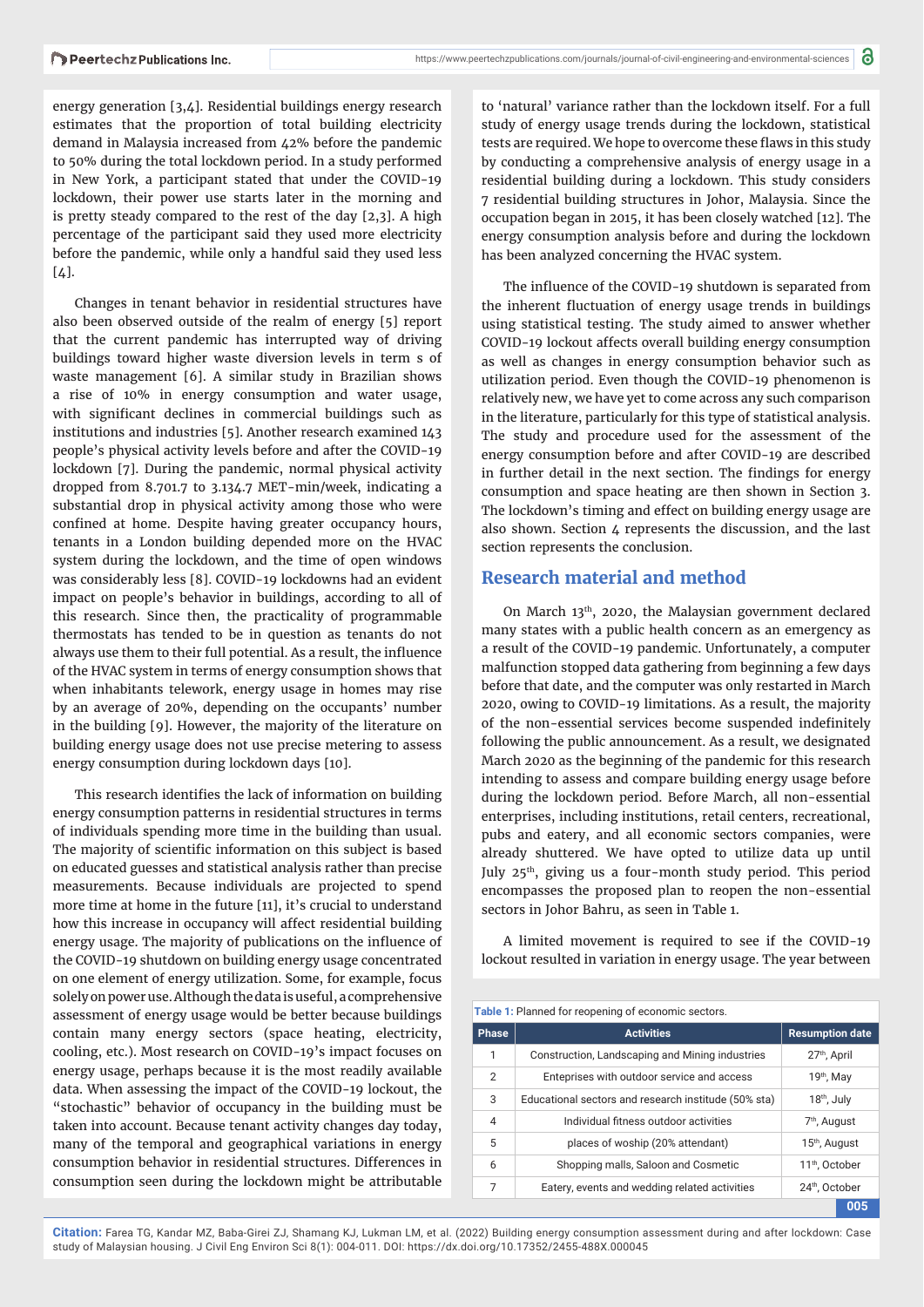March 2019 and February 2020 was chosen as the control period. A dataset from the various buildings about weather conditions is gathered during the lockdown, which might impact thermal behaviors like HVAC systems and windows state [1,2]. There is an attempt to curtail the period to finish during the began, so it can be observed whether there is a quick shift in energy use; thus, the control period shall be yearlong. The analysis covered months before, during, and after the first lockdown for the sake of brevity. According to the building's operating agents, residential energy consumption changes occurred during the control year. Therefore climate variable was not considered in the analysis. A plausible explanation can be that the lockout increased energy consumption while reducing peak demands by raising the number of time occupants spent in the building. These peaks generally occur in the early morning and late evening, before occupants leave for work and after they return to the building. By keeping individuals at the building during the noon hours, residents have greater freedom in terms of when they engage in energy-intensive activities. Indicators for data analysis and evaluation of energy consumption-related patterns before, during, and after the lockdown are needed to address these issues. The daily energy usage was chosen as the indication to address the first question: The quantity of energy utilized during hour e. The Root Means Squared Error (RMSE) is used to determine whether there have been variations in the time of day when energy is consumed.

$$
e1 = \sum_{i=1}^{24} Ei
$$
\n
$$
\sum_{i=1}^{24} \left( Ei - E1, \text{ control} \right)^2
$$
\n(1)

$$
RMSE = \sqrt{\sum_{i=1}^{24} \frac{(Ei - E1, \ control)}{24}}
$$
 (2)

The control period data were used to calculate the average daily profile of energy use. The energy consumption pattern of each lockdown day is therefore evaluated with the average energy consumption pattern by using Eq (2). On an hourly basis, this comparison is made. A high RMSE value indicates that the examined day's profile differs significantly from the average energy consumption profile. This large disparity, however, does not essentially imply that usage occurred at various periods throughout the day. It might simply be due to differences in energy usage patterns, which are already recorded by the first analysis. To remove this parameter, all daily usage patterns are divided by overall energy usage to normalize them.

$$
e2 = 100 * \sqrt{\sum_{i=1}^{24} \left( \frac{Ei}{\sum_{i=1}^{24} Ei} - \frac{Eicontrol}{\sum_{i=1}^{24} Eicontrol} \right) \frac{ei}{24}}
$$
(3)

In a nutshell, we computed the percentage of daily consumption patterns for each hour. This indicates a lot of changes in terms of occupant patterns, which leads to a great deal of variation in average daily energy usage patterns. This indicates that energy usage in a single home might vary significantly from day to day. These differences can also be noticed between months of the year. As a result, the

discrepancies among movement control order periods may be attributable to "natural" variations in consumption patterns rather than the COVID-19 lockdown itself. As a result, we'll need a statistical test to analyze the effects of the lockout properly.

$$
Zmonth = \frac{-}{\sqrt{\frac{\partial^2 \text{ control} - x month}{\partial^2 \text{ control} - \partial^2 \text{ month}}}}
$$
\n
$$
(4)
$$

Where is the average value, s is the standard deviation, and n is the number of days in the group (here are 365 days with the 1-year control period). We calculated the two indicators e1 and e2 for each day of the control and lockdown periods. Then, for each month, we divided all days into monthly groups. This enables the computation of standard deviation values for the considered parameters. We computed the Z-score for each month using Eq  $(4)$ . by comparing these values to those for the whole control period. These Z-scores were then converted to watt. Based on the assumption that both control and month are equally considered with the same priority, these watt values reflect the likelihood of generating Z-scores at least as severe as those reported. To immediately convert Z-scores to watt values, we utilized Matlab's normcdf function. Similarly, the scores and watt scores were computed for each month. With the noteworthy exception of changing the adaptation of smart lighting concerning the seasons, usage of electrical equipment used is mainly non-adaptive behaviors, meaning that environmental circumstances have little impact on these behaviors [13]. We can immediately apply the two specified metrics to these energy expenditures to answer our queries. On the other hand, outdoor circumstances have a significant influence on room heating. It would be inaccurate to compare building comfort before the lockdown and after the movement control order. When computing the first indication, during the period of control the value of the score is calculated by dividing the energy consumed during heating per hour to total heating of the day:

$$
el, Heating = \frac{\sum_{i=1}^{24} E1}{HDHday}
$$
\n(5)

Where the day's heating degree-hours are computed using an 18°C base temperature. In the case of the second indication, heating per hour was unnecessary because the hourly value is standardized with entire day usage.

#### **Energy consumption**

Before the luck down period from 2015 to 2019, the average power consumption per resident is around 80kWh (Figure 1). However, during the movement control period, the energy consumption increased by an average of 25%, resulting in 110kWh equating to a monthly average. The average daily power use per residence during the lockout grew up by an average of 20% throughout the lockdown. Given that tenant behavior in buildings might vary from month to month. However, variations may be noticed when the lockdown duration is broken down

**006**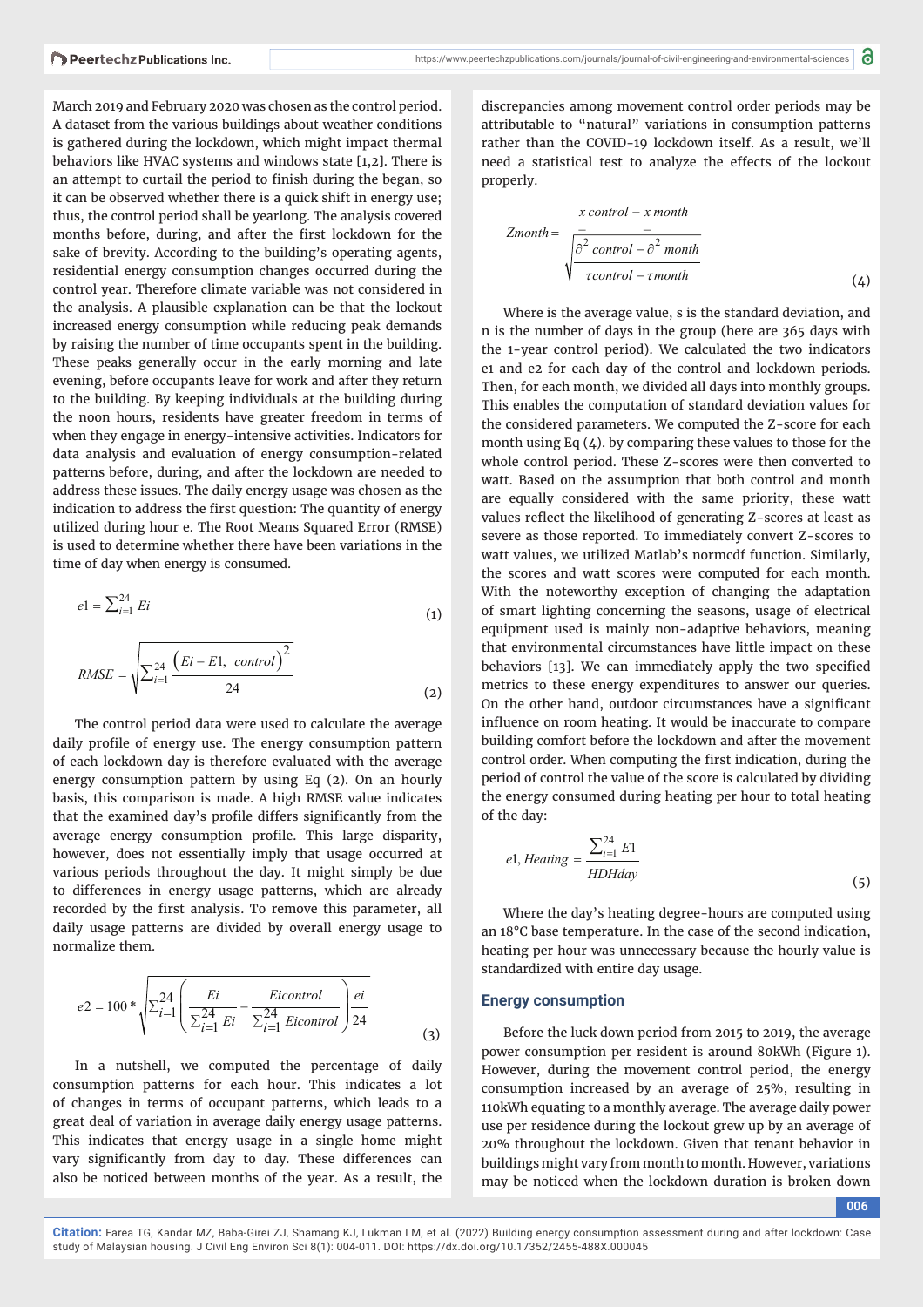

by months. In the first month of the lockdown, the average daily power consumption reached a value of 122kWh, 120.5kWh for the first month and 100.8kWh in the second month, and 100.8kWh in the rest of the months.

In the control period, the month with the highest energy consumption is 2020 with 145.4kWh per residence, while the month with the lowest consumption rate is September 2021 with 109.8kWh. Thus, the monthly demand of 120.2kWh per resident from March 2020 reflects a consumption level that has not been witnessed throughout the movement control period. The lockdown appears to have resulted in a direct rise in power usage in the period, which was marked by the most severe control measures (Figure 2).

Lighting and HVAC system are the major energy consumer in the building during the lockdown period. Figure 2 shows the building's average daily power usage profile throughout the motion control and in the period of movement control measures months. This graph shows the changes in terms of energy consumption before, during, and after the lockdown. In March 2020, energy usage was evenly consumed in contrast to the normal energy usage behavior during the lockdown, when use gradually increases in the day and reaches a peak in the evening.

The drop in lighting is noticeable in August and September, while the increase for the use of HVC system on same months when consumers used more power in the day than in the lockdown but cut back dramatically in the evening. As the two curves approach extremely close in June, the consumption behavior goes back to the predicted usage pattern. Because of the summer during the last months of the lockdown, the energy usage at nighttime tends to be lower than in day time.

The parameters I1 and I2 that are used as an indicator in seven homes whose electricity usage was analyzed are shown in Figure 3 and. We can observe from these data that residents responded to movement control in different ways. In April 2020, for example, the  $7<sup>th</sup>$  residence had a significant rise in power usage, but the 6th home observed a drop during the

month. The score of the RMSE for the first residence was 2.28% in the lockdown period and 3.98% in March 2020, indicating that residents' electricity consumption patterns altered during the lockdown. In April 2020, the RMSE for the fourth residence dropped from 5.43% to 2.98%. This means that the average usage pattern daily recorded during April was quite similar to the overall average energy consumption pattern. These variations in energy usage recorded during the lockdown varied between houses, which might be attributed to socioeconomic characteristics (occupant age, work level, etc.). Figure 3 indicates that the average score value of RMSE calculated for the entire building in April 2020 was 1.72%, 1.69% in May, 1.39% in June, and  $1.42\%$  in July. During the first two months of the lockdown despite the occupancy in the building have different energy usage patterns on various occasions.

There were months during the control period with total day consumption therefore the fact that the amount of consumption varies from month to month is not the result of COVID-19 lockout. However, during the lockdown, the concentration for higher HVAC system energy consumption is periodized. There





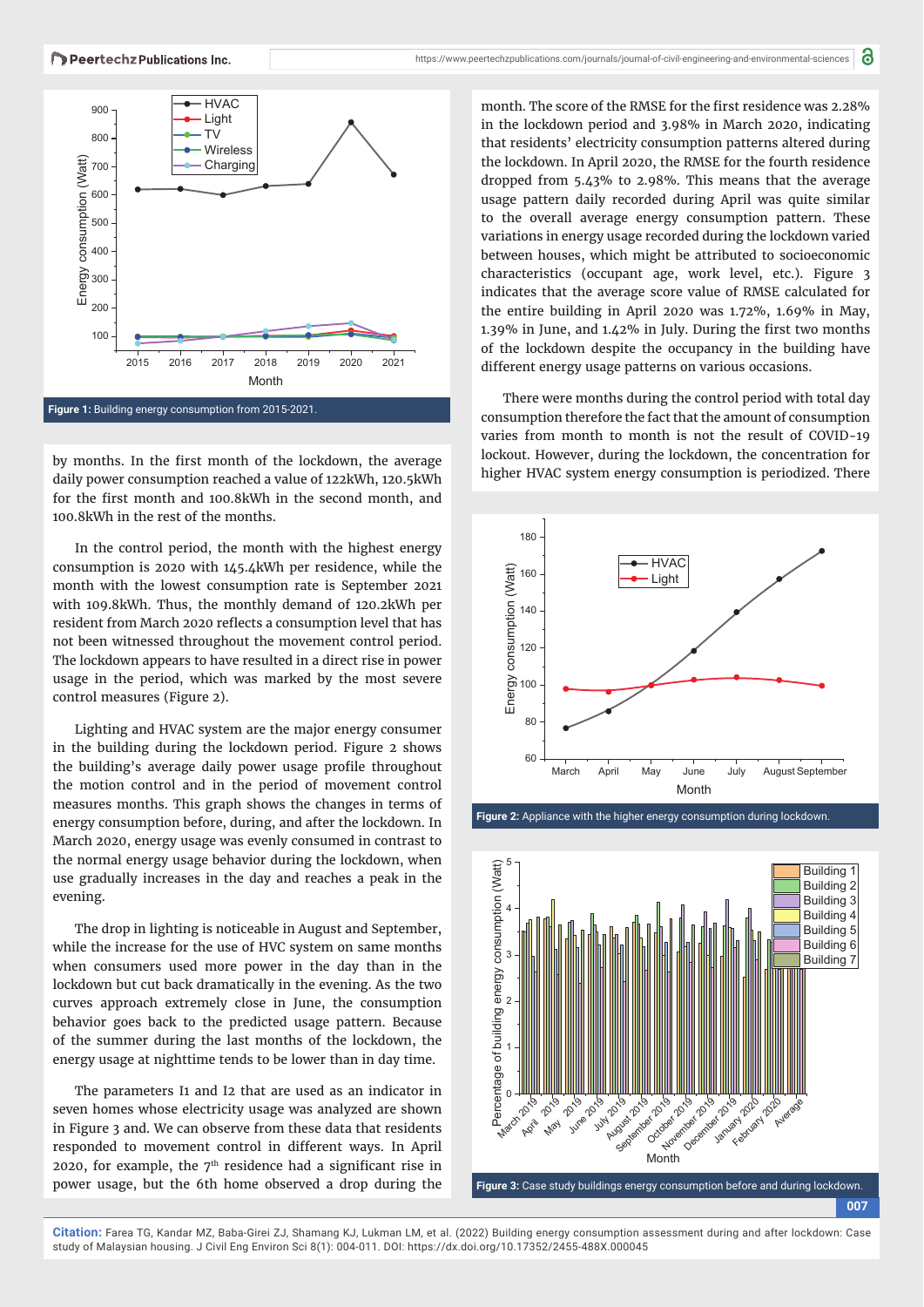were 34 occurrences in the event of the lockdown that reflect the changes in the energy usage, which statistically shows a cut-off significance level value of 0.078 out of the 92 analyzed values. This shows 27.2% towards the end of the lockdown was statistically different from the start of the lockdown energy usage rate. 49.4% of the months during the shutdown were statistically other. Six of the eight households changed their energy usage pattern from January to February 2020. Looking at the RMSE score data, it indicates the variations in during day time of consumed energy, the discrepancies among the control months are increasingly becoming clearer. There were fewer yellow instances during the lockdown, as indicated in Figure 3, compared to the daily energy usage. Similarly, Figure 3 indicates that many of the months during the lockdown had reached the peak energy usage that was not experienced before the lockdown that differed significantly from the whole control period. Few months after lockdown have shown an average of 20% drop in energy consumption. This is a result of hybrid control implementation that allows partial resumption of the workplace with limited staff capacity allowed in the building at particular hours in the day. This statistically shows the pandemic has brought the surge in building energy consumption with a large consideration of the HVAC system and lighting appliances even in July 2020 when the majority of the restrictions were eased.

When looking at overall power usage in the control year, we found that 35.4% of the months at the dwelling scale statistically deviate from the average of the whole control period. We can calculate the chance of seeing at least as many 'different' months as we did during the lockdown if we assume this ratio represents the real rate of 'different' months in a regular year. In April 2020, for example, six of the eight homes had distinct overall power usage patterns.

When looking at the RMSE data, which indicate if there were variations in the time of day when power was consumed, the discrepancies between the control and lockdown periods became increasingly clearer. There were fewer yellow instances during the control period for the RMSE figure than for total daily usage. The bright blue bar on the right side of the graph indicates that there was no month during the control period at the building size that differed significantly from the whole control period. Twelve control months out of 96% were different on the housing scale.

There were 11 statistically different months during the lockdown. The study limited analysis lockdown moths from April 2020 to July 2020, as shown in Figure 4. The study observed a ratio of 24.3%, increased during the lockdown period. According to the statistic, July was considered a month with average energy consumption due to the ease of the lockdown measures. In reality, with a large concentration of blue instances, the behavior looked back to the normal activities patterns in July 2020.

When looking at overall power usage in the control year, we found that 25.3% of the energy consumed at the beginning of the lockdown has deviated statistically from the average of the entire period. The variation of energy consumption during



and after the lockdown was calculated to represent the ratio of the real rate in regular energy usage in a year. In April 2020, for example, six of the eight homes had distinct overall power usage patterns. If the fraction of different months is 23.6%, there is a 2.51% chance of this happening.

Figure 4 shows the analysis of the results of consumed energy in seven buildings for the lockdown period. The pattern for building energy consumption with distinct patterns in terms of analyzed RMSE score is notably unusual during the initial lockdown period, with the likelihood of 6 buildings out of 7 is 2%. As a result, the chances of the lockout influencing periods when inhabitants utilized electricity throughout that month are nearly zero.

#### **Space heating consumption**

In the initial phase of lockdown, a raised in space heating suddenly increased by an average of 50%, as indicated in Figure 5, with the average daily hour increased per day. The room heating use is generally consistent throughout the day during the control year. During the noon hours, usage drops somewhat, possibly owing to sun radiation partially heating the structure. There is a smaller drop in the evening than tally with times when more heat is created inside building electrical appliances. It is reflected in four months that the space heating use looks to be only moderately impacted by its occupancy schedules. The lockdown should have a minor impact on space heating usage. According to the four dashed in Figure 5, this appears to be the case. There is no significant deviation from the control period when the data in Figure 5 was analyzed. Because the outside circumstances for all of the shown curves are different, we chose to illustrate the fraction of the daily heating requirement in Figure 5 rather than displaying the average heat consumption.

Figure 5 presents three space heating energy consumption (Building 1, Building 2, and Building 3) before, and during the lockdown. The energy consumption during the lockdown tends to be higher than energy equally consumed before and

**008**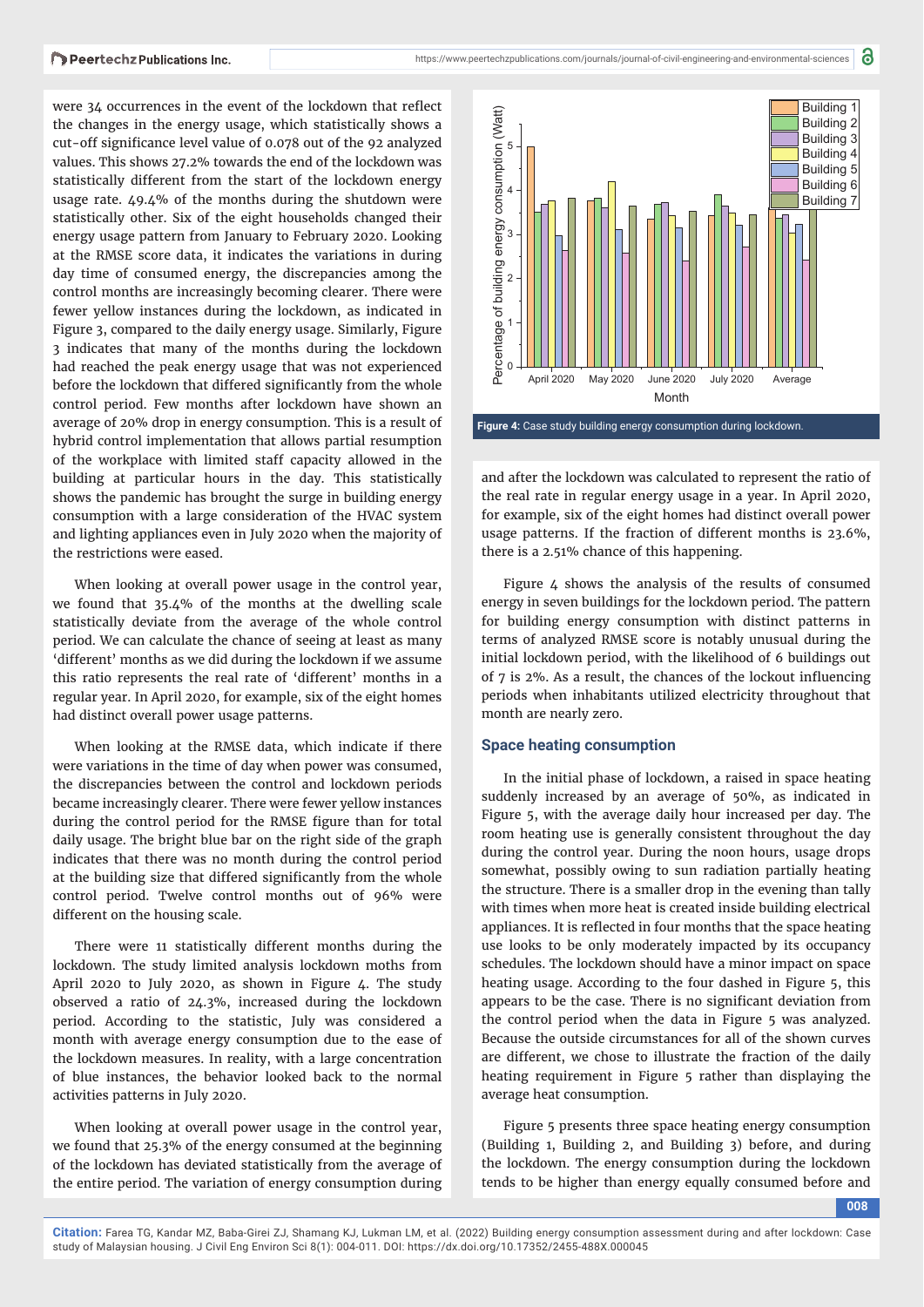

after the lockdown as finding reported indicate that space heating use has less month-to-month fluctuation. 2.5% of the energy consumed in 8 months was distinct in terms of energy consumed by heating. This ratio of 2.4% was analyzed for the lockdown period and an 11.9% drop when the majority of the restriction ware eased. This indicates there is a significant drop in energy consumed during and after the lockdown.

By controlling the thermostat, occupants can influence the space heating requirement. We examined the smart thermostat temperatures inside the building before and during the lockdown and found no significant differences. Before the lockdown, the average interior temperature was 23.57°C, with a standard variation of 0.42°C. These temperatures were 23.48 and 0.39°C during the lockdown, respectively. In other words, during the lockdown, the thermostat control did not appear to have altered. We did not include data from times when the outside temperature was over 12°C since we were seeking data from when the heating system was on. It should be noted that the building lacks a programmable thermostat.

Because window control is another approach for inhabitants to affect their home's heating demand, we examined the window opening behavior during the control and lockdown periods. We limited the control period for this section of the analysis from Nov 2019 to Dec 2019 before lockdown and June 2020 to August 2020, which corresponds to the months of the lockdown year. As a result, the control period excludes the winter months, when windows are more frequently closed. During the control period, a window was opened on average 403.2 minutes each day. Windows were opened 422.4 minutes per day during the lockdown period, an increase of 4.8%.

The difference between the two years is observed in terms of the windows status changes during the stay-at-home period. It is also observed that the window state has changed seven times per day compared to nine times before the stayat-home period. As regard, the status of the window remains unchanged for an average of 30 minutes during the stay at home. Occupancy in the building remains constant when the window status is open for a short period.

#### **Impact of lockdown on the time evolution**

Building energy consumption impact on COVID-19 pandemic have been analyzed in the previous subsections. The variation among the phase six months of lockdown as a result of changes in official instructions about the stay at home. The impacts of stay at home on energy usage were often visible in the initial phase of the stay at home, which runs from April to August 2020. After July 2020, power usage tends to revert to the control period's usual pattern. The estimate of seven days averages of energy indicators for the building energy usage for the entire stay at the home period to examine the longitudinal impacts of the lockout.

The maximum score value of averages observed in the entire control year is discussed. The indicators recorded at the start of the stay-at-home period are all above these maximum value lines in all graphs, indicating that the six-day average power usage that time had all come to a level not observed during the stay-at-home period. In terms of overall energy usage, the six-day average energy consumption for heating and cooling indicate above the maximum score value from the control period until June. The effects of the lockdown appear to linger longer, until mid-May, based on the RMSE readings.

Primary schools, retail companies, construction sites, the manufacturing sector, and individual outdoor sports facilities were all reopened by mid-May, the period when the lockdown seems to stop having an influence on energy usage in the case study building. High schools and universities, retail malls, pubs, and restaurants were among the economic activity that was closed during the time.

### **Discussion**

The findings reveal that during the most intense period of the lockdown, there was a substantial change in heating and cooling during the day. If the daytime is defined as 9a.m. to 5p.m., the usage of power during this period increased by 46% in April. In our literature study, we highlight findings that energy usage climbed by around 23% in Malaysia and 30% in the United Kingdom during the middle of the day. The rise in power usage in this research's case study building is more than what has previously been reported in comparable buildings.

For example, the childcare facilities and primary schools building may have a greater impact on their home lifestyle than in other buildings. Variances in general lifestyle between nations and differences in lockdown measures are further reasons why the shift is bigger in the case study building. We could not find another research to match the 103 percent increase in hot water consumption throughout the day, so we could not compare the data. Nonetheless, our research indicates that the increase in hot water use is far bigger than the shift in power consumption. The above paragraph implies that the basic trends identified during the COVID-19 lockdowns can be found elsewhere, albeit on a smaller scale. These identified trends are likely to be seen in similar structures in nations with a general lifestyle similar to Malaysia's. However, variances may exist in other nations. Given the existing knowledge gap,

**009**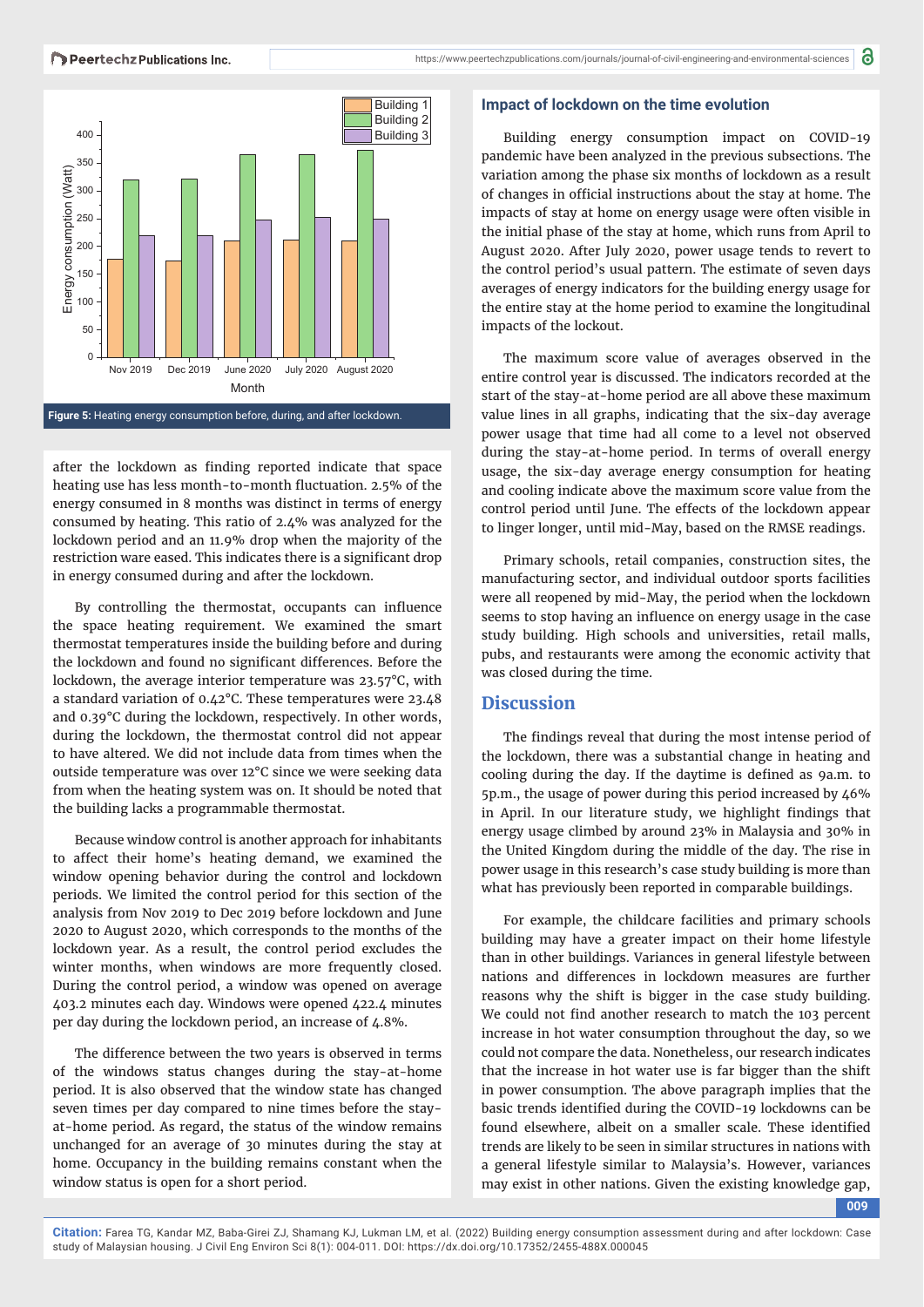there is an obvious need to distribute additional energy usage analysis linked to the pandemic situation in many parts of the globe and settings.

The research is an initial step toward expanding our understanding of the influence of stay at home on building energy usage patterns and that it will aid in the development of a comprehensive global comparison.

It is unclear whether the above-mentioned trends in heating and cooling usage are a foreshadowing in upcoming future structures. On the other hand, the pandemic may last for many years, and additional could emerge.

Many people expect teleworking to tend to be common, thus the way of living witnessed during the stay at home may persist even if the lockdown is lifted. The move at the case study building, on the other hand, lasted around two months, during which time lockdown measures were strictly enforced. When the lockdown restrictions were relaxed, the shift vanished. Many nations are facing a second wave of COVID-19 and partially "re-lockdown" at the time of writing this study; we must continue to monitor the effects of such pandemic on building energy usage in the buildings to determine if the findings are replicated between the months.

The variation in the future building energy usage will influence planning, operation, and utilization of energy cost as well as governments utilities because daily energy consumption maxima might occur at varieties of times in a day. Residential building design and operation may need to adjust to this transition to achieve optimal energy efficiency and indoor comfort. When stay at home occurs in the summer, overheating concerns may likely emerge if the occupants stay at home, raisings the internal heat. It may require buildings like the one analyzed in this research to adopt heating in winter and air conditioners rather than rely on window ventilation to maintain the building comfort in the summer. The energy breakdown of the structure would be considerably altered as a result of this. Energy consumption would generally rise as residents used more heating and air conditioning. The current construction sector approach [14-17] would have to account for such a shift.

## **Conclusion**

The building energy usage trends noted in a considered Malaysian residential building structure during and after a pandemic stay at home were compared to those measured before the lockdown in this article. The data collected confirmed a peak in energy consumption for both heating and air conditioning in the initial months of the stay-at-home period compared to previous months before implementing the stay-at-home policy, which covered the entire year. The result comparison was done on a monthly basis for heating, cooling, and lighting energy usage for the entire building as well as individual residences.

The result comparison was made based on the statistical analysis to identify variation on building energy consumption on the temporal scale that tally with tenant patterns. During

the first month of the lockdown, there was a considerable rise in energy and hot water use, which was not witnessed during the control year. This rise, however, only lasted during the first month of the lockdown and did not continue for the remainder of it. In addition, a significant percentage of daily energy usage was shifted from the nighttime to the middle of the day.

For the first two months of the lockdown, this shift in energy usage remained. We did not notice any modifications in space heating usage. During the stay-at-home period, natural ventilation was also considered, which is not account for this study which might affect variation in energy usage. Some homes witnessed major modifications during the quarantine, while others saw no change at all.

## **References**

- 1. Aliero MS, Pasha MF, Toosi AN, Ghani I (2022) The COVID-19 impact on air condition usage: a shift towards residential energy saving. Environ Sci Pollut Res Int 1-15. **Link:** https://bit.ly/3gJxX5R
- 2. Akram MW, Mohd Zublie MF, Hasanuzzaman, Rahim NA (2022) Global Prospects, Advance Technologies and Policies of Energy-Saving and Sustainable Building Systems: A Review. Sustainability 14: 1316. **Link:** https://bit.ly/3uR8W0z
- 3. Mohtashami N, Fuchs N, Fotopoulou M, Drosatos P, Streblow R, et al. (2022) State of the Art of Technologies in Adaptive Dynamic Building Envelopes (ADBEs). Energies 15: 829. **Link:** https://bit.ly/3oR8pbc
- 4. Gunay B, O'Brien HW, Beausoleil-Morrison I (2015) Development of an occupancy learning algorithm for terminal heating and cooling units. Build Environ 93: 71-85. **Link:** https://bit.ly/3GV7eh3
- 5. Aliero MS, Qureshi KN, Pasha MF, Ghani I, Yauri RA (2021) Systematic Mapping Study on Energy Optimization Solutions in Smart Building Structure: Opportunities and Challenges. Wireless Personal Communications 119: 2017- 2053. **Link:** https://bit.ly/3sEvA9X
- 6. Aliero MS, Qureshi KN, Paha FM, Jeon G (2021) Smart Home Energy Management Systems in Internet of Things networks for green cities demands and services. Environ Technol Innovat 22: 101443. **Link:** https://bit.ly/3rOXuRh
- 7. Hoang ML, Carratù M, Paciello V, Pietrosanto A (2021) Body Temperature-Indoor Condition Monitor and Activity Recognition by MEMS Accelerometer Based on IoT-Alert System for People in Quarantine Due to COVID-19. Sensors (Basel) 21: 2313. **Link:** https://bit.ly/3sFrTkm
- 8. Chiesa G, Cesari S, Garcia M, Issa M, Li S (2019) Multisensor IoT Platform for Optimising IAQ Levels in Buildings through a Smart Ventilation System. Sustainability 11: 5777. **Link:** https://bit.ly/3oRaXGy
- 9. Brennan C, Taylor GW, Spachos P (2018) Designing learned CO 2 ‐based occupancy estimation in smart buildings. IET Wireless Sensor Systems 8: 249- 255. **Link:** https://bit.ly/3sEvv69
- 10. Adamopoulou AA, Tryferidis AM, Tzovaras DK (2016) A context-aware method for building occupancy prediction. Energy Build 110: 229-244. **Link:** https://bit.ly/3GQZ7T1
- 11. Díaz JA, Jiménez MJ (2017) Experimental assessment of room occupancy patterns in an office building. Comparison of different approaches based on CO 2 concentrations and computer power consumption. Applied Energy 199: 121-141. **Link:** https://bit.ly/3JnrdXs
- 12. Li Z, Dong B (2018) Short term predictions of occupancy in commercial buildings—Performance analysis for stochastic models and machine learning approaches. Energy Build 158: 268-281. **Link:** https://bit.ly/3GKwB5b

**010**